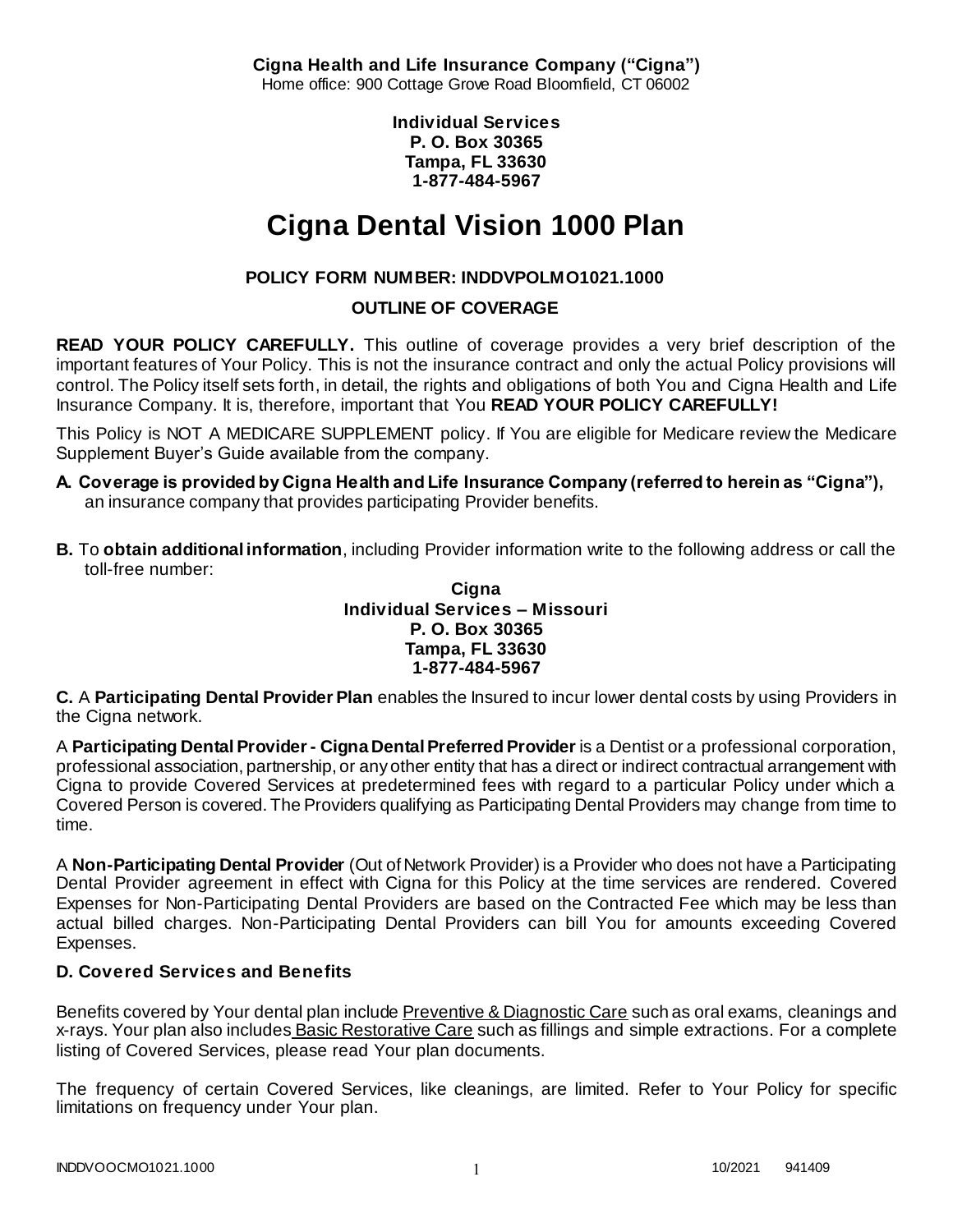## **Benefit Schedule**

The benefits outlined in the table below show the payment percentages for Covered Expenses **AFTER** any applicable Deductibles have been satisfied unless otherwise stated.

# **CIGNA DENTAL AND VISION INSURANCE** *The Schedule*

## **For You and Your Dependents**

#### **The Schedule – Dental Benefits**

If You select a Participating Dental Provider, Your cost will be less than if You select a Non-Participating Dental Provider.

#### **Emergency Services**

The Benefit Percentage payable for Emergency Services charges made by a Non-Participating Dental Provider is the same Benefit Percentage as for Participating Dental Provider Charges. Dental Emergency services are required immediately to either alleviate pain or to treat the sudden onset of an acute dental condition. These are usually minor procedures performed in response to serious symptoms, which temporarily relieve significant pain, but do not effect a definitive cure, and which, if not rendered, will likely result in a more serious dental or medical complication.

#### **Dental Deductibles**

Dental Deductibles are expenses to be paid by You or Your Dependent. Dental Deductibles are in addition to any Coinsurance. Once the Dental Deductible maximum in The Schedule has been reached You and Your family need not satisfy any further dental deductible for the rest of that year.

#### **Participating Dental Provider Payment**

Participating Dental Provider services are paid based on the Contracted Fee agreed upon by the provider and Cigna.

**Non-Participating Dental Provider Payment** Non-Participating Dental Provider services are paid based on the Contracted Fee.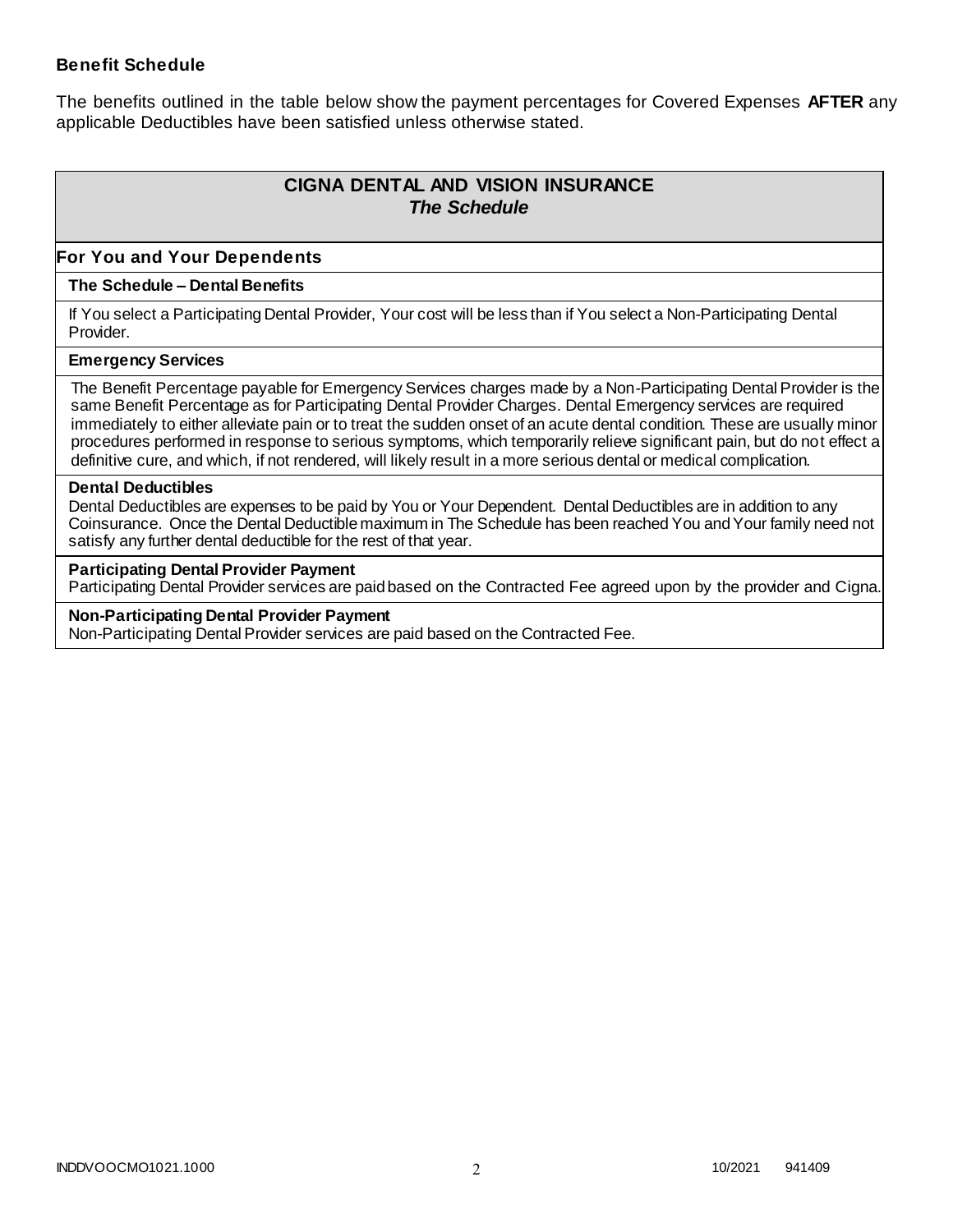| DENTAL BENEFIT HIGHLIGHTS                                                                                                                                     |                                                  |
|---------------------------------------------------------------------------------------------------------------------------------------------------------------|--------------------------------------------------|
| Classes I, II<br><b>Calendar Year Maximum</b>                                                                                                                 | \$1,000 per person                               |
| <b>Calendar Year Dental Deductible</b><br>Individual                                                                                                          | \$50 per person                                  |
|                                                                                                                                                               | Not Applicable to Class I                        |
| <b>Family Maximum</b>                                                                                                                                         | \$150 per family                                 |
|                                                                                                                                                               | Not Applicable to Class I                        |
| <b>Class I</b>                                                                                                                                                | The Percentage of Covered Expenses the Plan Pays |
| Preventive Care<br>Oral Exams<br>Routine Cleanings<br>Routine X-rays<br><b>Fluoride Application</b><br><b>Sealants</b><br>Space Maintainers (non-orthodontic) | 100%                                             |
| <b>Class II</b>                                                                                                                                               | The Percentage of Covered Expenses the Plan Pays |
| <b>Basic Restorative</b><br>Fillings<br>Oral Surgery, Simple Extractions<br>Emergency Care to Relieve Pain<br>Non-Routine X-rays                              | 70% after dental deductible                      |

| The Schedule - Vision Benefits                                                                  |                                                                                         |
|-------------------------------------------------------------------------------------------------|-----------------------------------------------------------------------------------------|
| <b>VISION BENEFIT HIGHLIGHTS,</b>                                                               |                                                                                         |
| Eye Examinations, including refraction                                                          | The plan pays 30% of expenses, not to exceed a \$50 calendar<br>year maximum per person |
| Materials (corrective eyeglasses or contact<br>lenses, including fittings and follow-up visits) | \$100 calendar year maximum per person                                                  |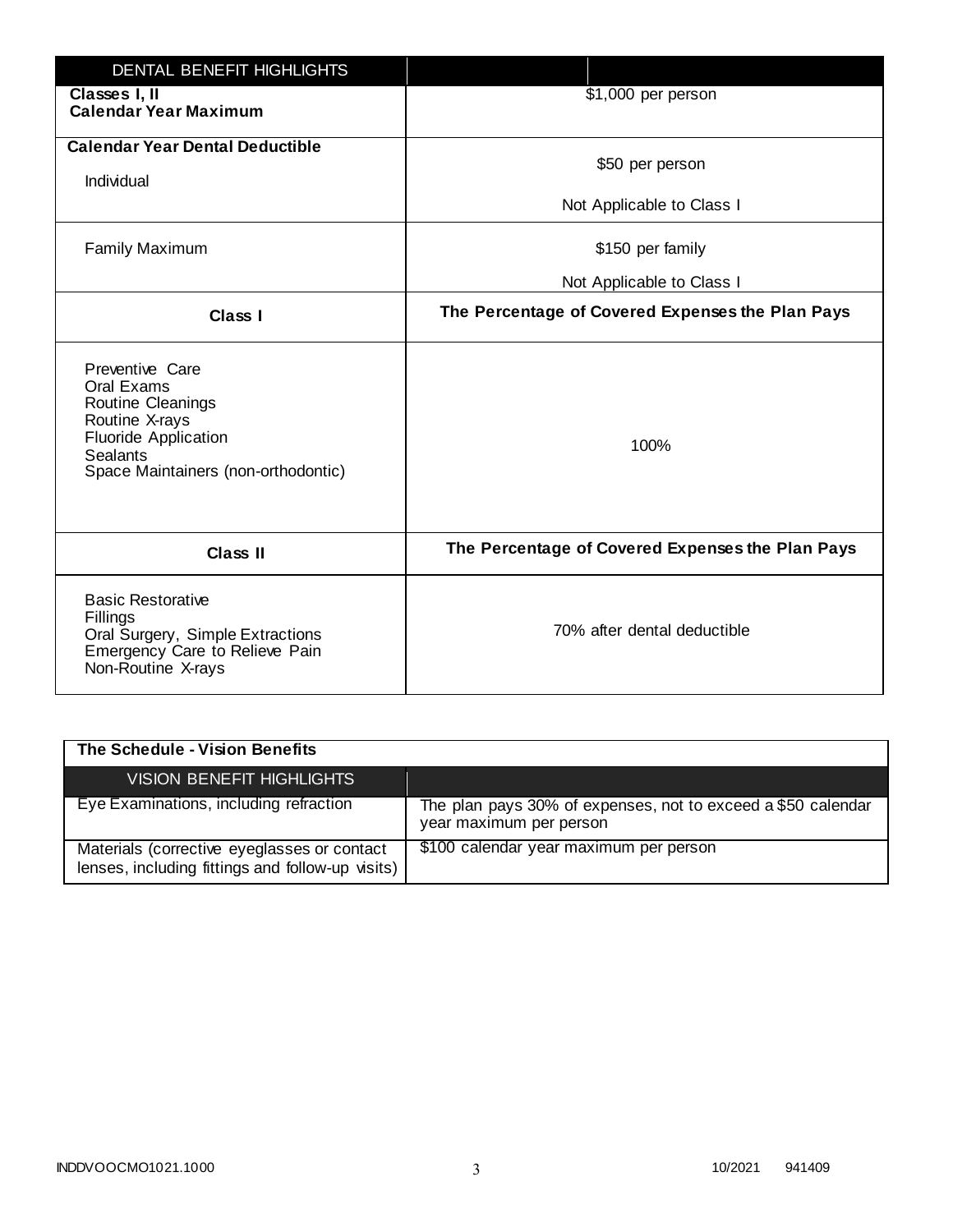# **Waiting Periods**

There is no waiting period for Class I or II dental benefits or for vision benefits.

## **Missing Teeth Limitation**

There is no payment for replacement of teeth that are missing when a person first becomes insured.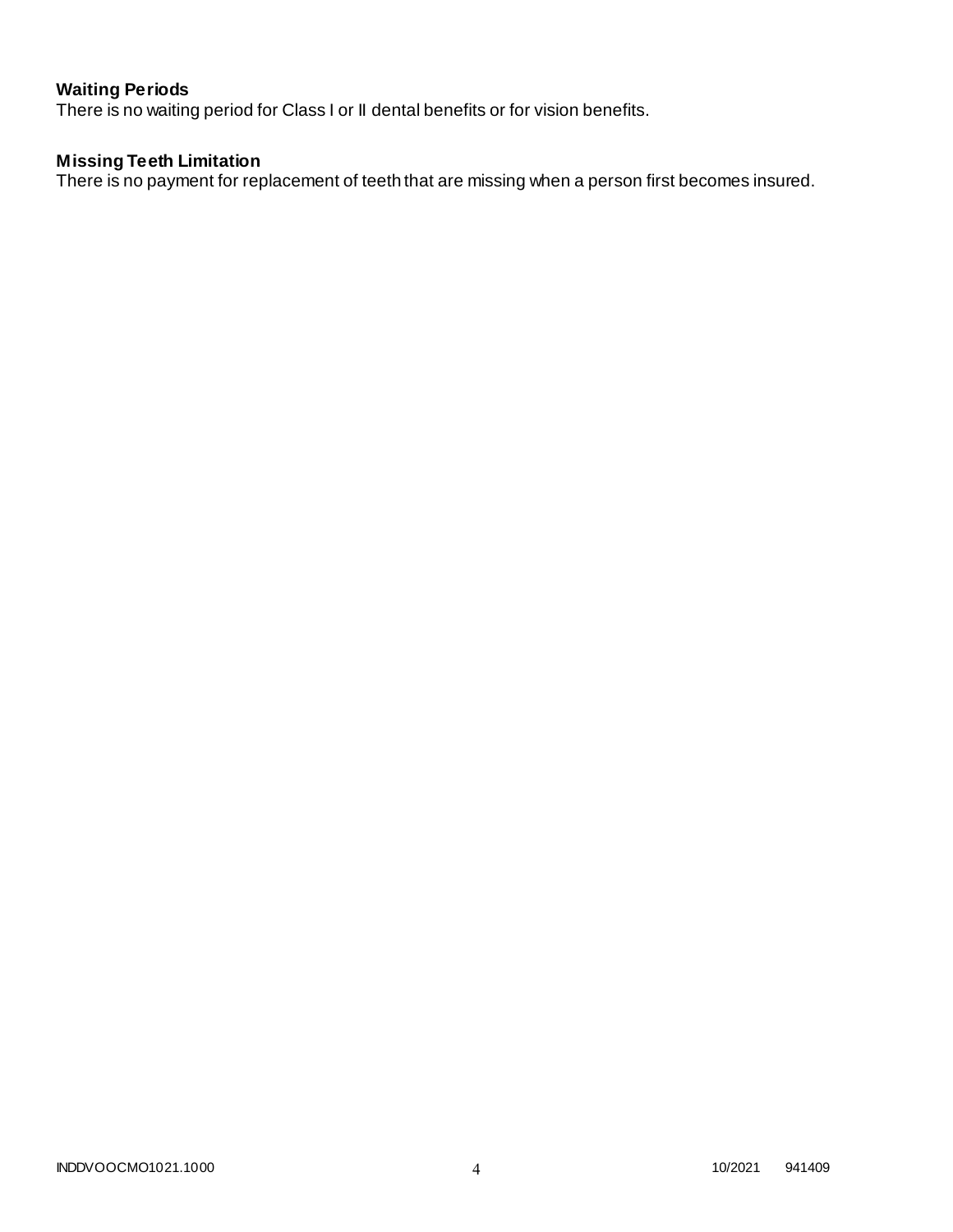# **E. Insured's Financial Responsibility**

The Insured is responsible for paying the monthly or quarterly premium on a timely basis. The Insured is also responsible to pay Providers for charges that are applied to the Deductibles, Coinsurance, and any amounts charged by Non-Participating Dental Providers in excess of the Contracted Fee. In addition, any charges for Medically Necessary and/or Dentally Necessary items that are excluded under the Policy are the responsibility of the Insured.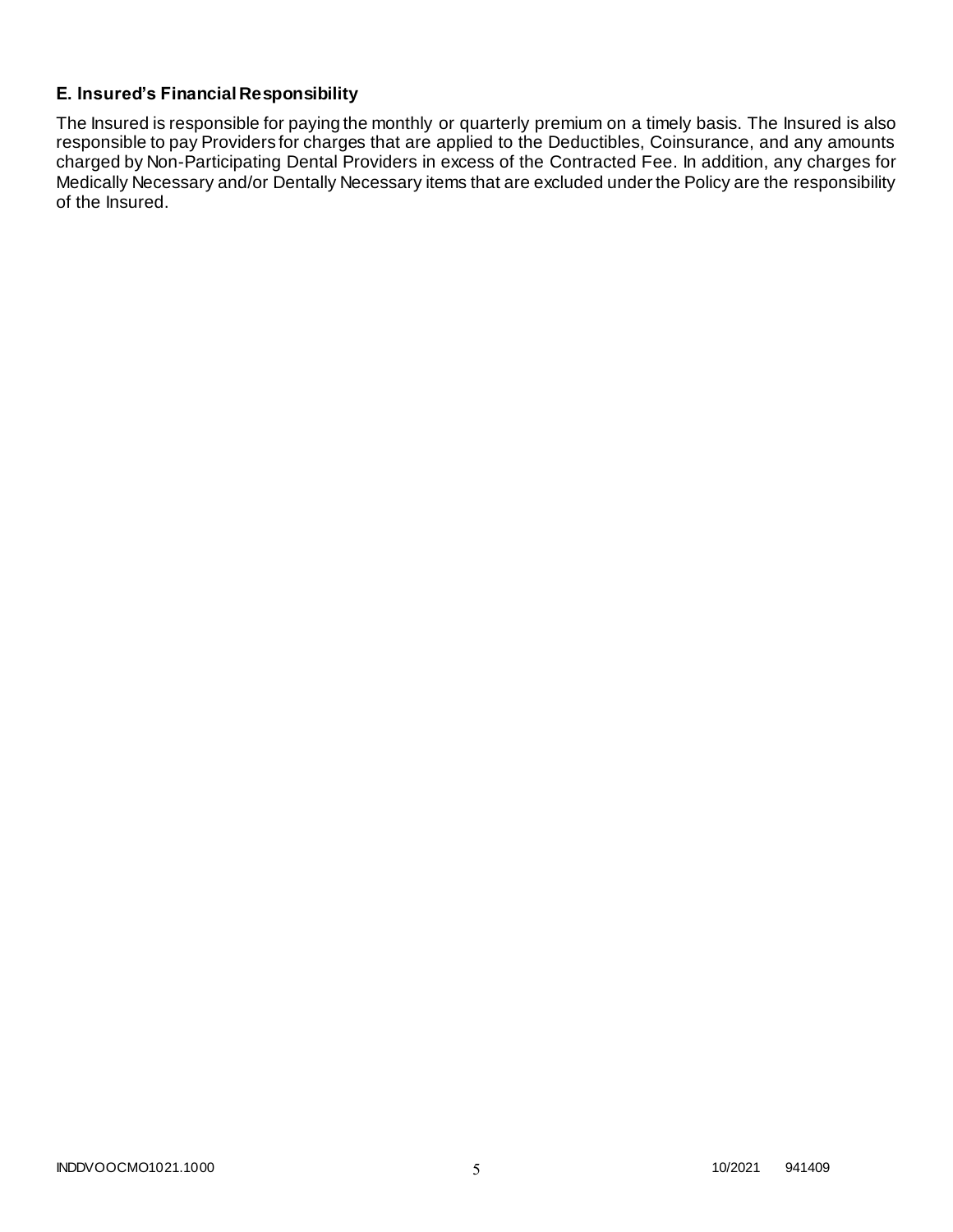# **F. Exclusions And Limitations: What Is Not Covered By This Policy**

# **Expenses Not Covered**

Covered Expenses will not include, and no payment will be made for:

- procedures which are not included in the list of Covered Dental Services or Covered Vision Services;
- cone beam imaging;
- instruction for plaque control, oral hygiene and diet;
- core build-ups;
- veneers;
- precious or semi-precious metals for crowns, bridges and abutments;
- restoration of teeth which have been damaged by erosion, attrition or abrasion;
- bite registrations; precision or semi-precision attachments; or splinting;
- implants or implant related services;
- orthodontic treatment, except for the treatment of cleft lip and cleft palate;
- general anesthesia or intravenous sedation, when used for the purposes of anxiety control or patient management is not covered; may be considered only when medically or dentally necessary and when in conjunction with covered complex oral surgery;
- athletic mouth guards;
- services performed solely for cosmetic reasons;
- personalization or decoration of any dental device or dental work;
- replacement of an appliance per benefit quidelines;
- services that are medical in nature;
- services and supplies received from a hospital;
- prescription drugs;
- plano lenses;
- VDT (video display terminal)/computer eyeglass benefit;
- medical or surgical treatment of the eyes;
- any type of corrective vision surgery, including LASIK surgery, radial ketatonomy (RK), automated lamellar keratoplasty (ALK), or conductive keratoplasty (CK);
- Orthoptic or vision training and any associated supplemental testing;
- any eye examination, or any corrective eyewear, required by an employer as a condition of employment;
- safety eyewear;
- sub-normal vision aids or non-prescription lenses; or
- Magnification or low vision aids not shown as covered in the Schedule of Vision Coverage.

# **General Limitations**

No payment will be made for expenses incurred for You or any one of Your Dependents:

- For services not specifically listed as Covered Services in this Policy;
- For services or supplies that are not Medically Necessary;
- For services received before the Effective Date of coverage;
- For services received after coverage under this Policy ends;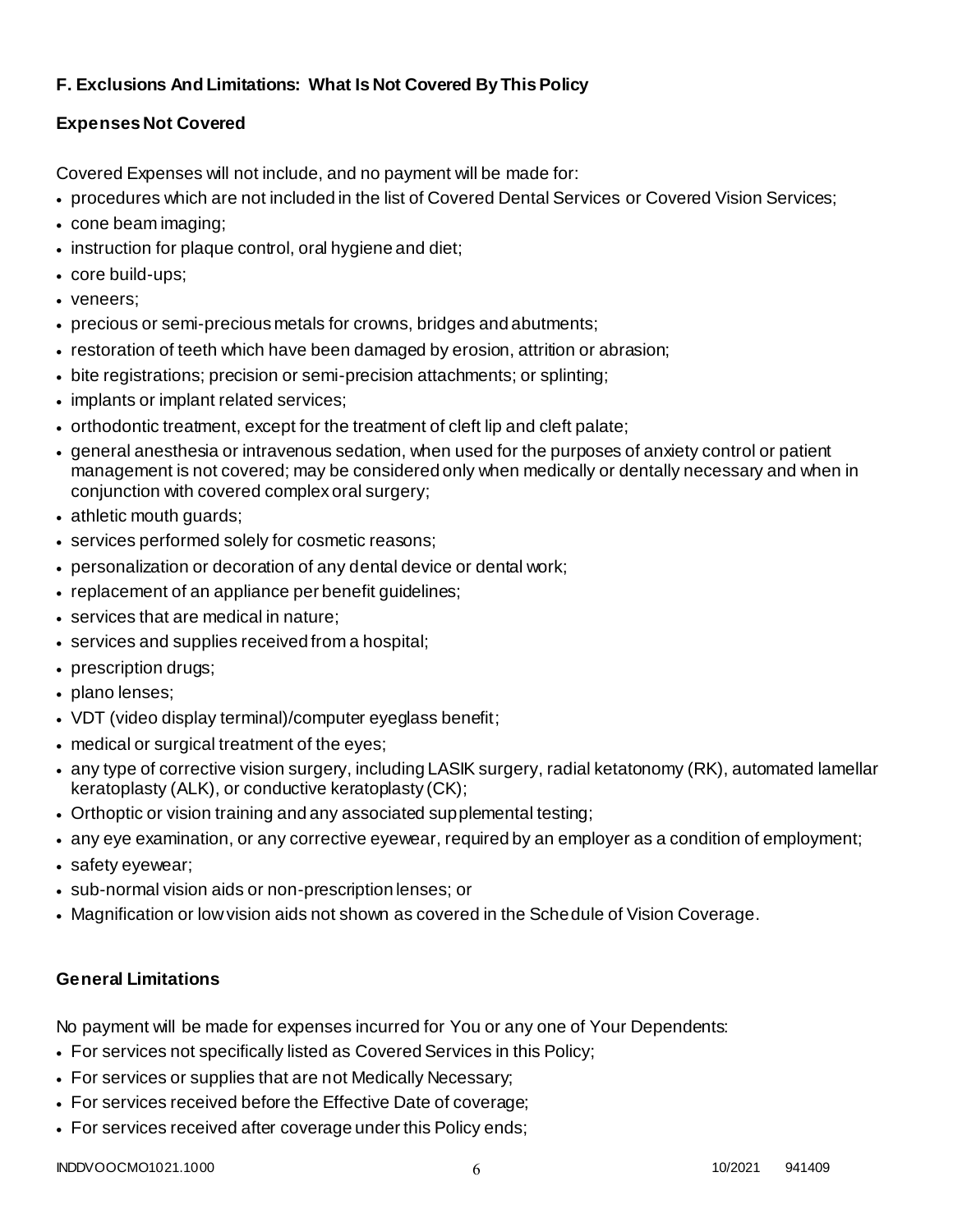- For services for which You have no legal obligation to pay or for which no charge would be made if You did not have insurance coverage;
- For Professional services or supplies received or purchased directly or on Your behalf by anyone, including a Provider, from any of the following:
	- **Yourself or Your employer;**
	- a person who lives in the Covered Person's home, or that person's employer;
	- a person who is related to the Covered Person by blood, marriage or adoption, or that person's employer.
- for or in connection with an Injury arising out of, or in the course of, any employment for wage or profit;
- for or in connection with a Sickness which is covered under any workers' compensation or similar law;
- for charges made by a Hospital owned or operated by or which provides care or performs services for, the United States Government, if such charges are directly related to a condition which occurred while serving in the military or an associated auxiliary unit (if coverage is suspended for an Insured during military service, upon receipt of written request, We will provide a refund of premium on a pro rata basis);
- services or supplies received due to an act of war, declared or undeclared while serving in the military or an associated auxiliary unit;
- to the extent that payment is unlawful where the person resides when the expenses are incurred;
- for charges which the person is not legally required to pay;
- for charges which would not have been made if the person had no insurance;
- to the extent that billed charges exceed the rate of reimbursement as described in the Schedule;
- for charges for unnecessary care, treatment or surgery;
- to the extent that You or any of Your Dependents is in any way paid or entitled to payment for those expenses by or through a public program, other than Medicaid;
- for or in connection with experimental procedures or treatment methods not approved by the American Dental Association or the appropriate dental specialty society;
- Procedures that are a covered expense under any other plan which provides dental or vision benefits;
- To the extent that benefits are paid or payable for those expenses under the mandatory part of any auto insurance policy written to comply with a "no-fault" insurance law or an uninsured motorist insurance law. Cigna will take into account any adjustment option chosen under such part by You or any one of Your Dependents.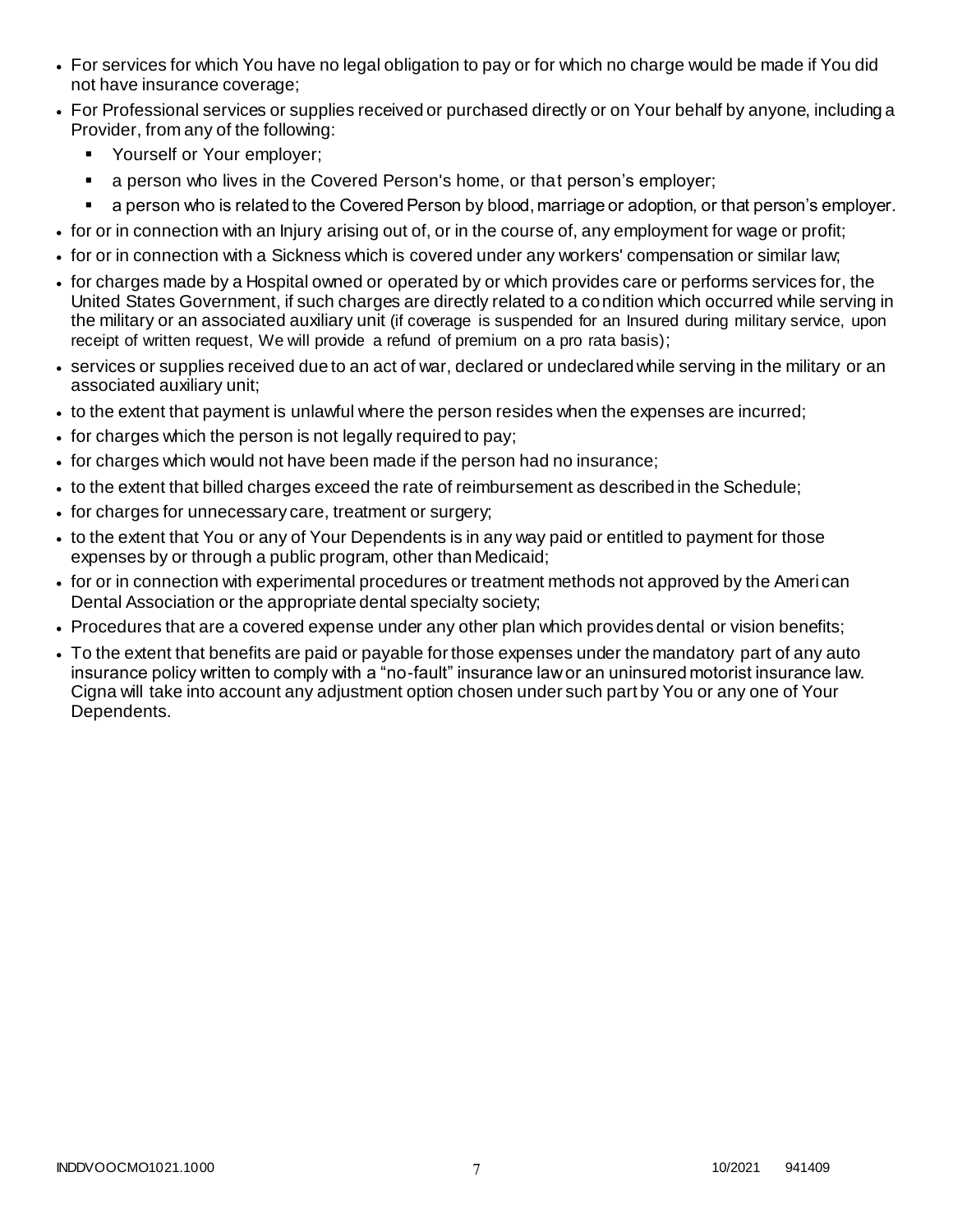## **G. Predetermination of Dental Benefits Program**

Predetermination of Benefits is a voluntary review of a Dentist's proposed treatment plan and expected charges. It is not preauthorization of service and is not required.

The treatment plan should include supporting pre-operative x-rays and other diagnostic materials as requested by Cigna's dental consultant. If there is a change in the treatment plan, a revised plan should be submitted.

Cigna will determine covered dental expenses for the proposed treatment plan. If there is no Predetermination of Benefits, Cigna will determine covered dental expenses when it receives a claim.

Review of proposed treatment is advised whenever extensive dental work is recommended when charges exceed **\$500**.

Predetermination of Benefits is not a guarantee of a set payment. Payment is based on the services that are actually delivered and the coverage in force at the time services are completed.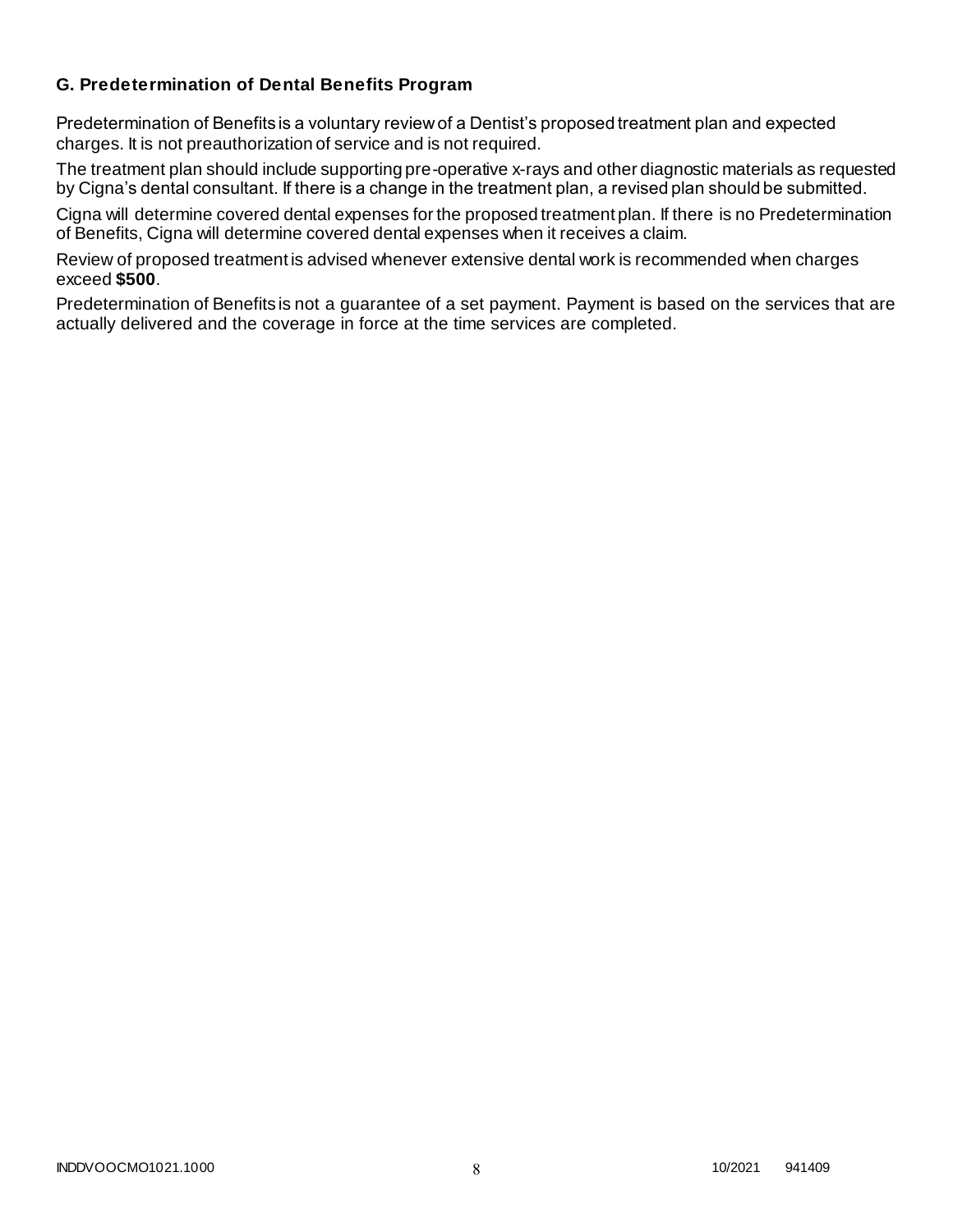## **H. General Provisions**

## **WHEN YOU HAVE A COMPLAINT OR AN APPEAL**

For the purposes of this section, any reference to "You," "Your" or "Yourself" also refers to a representative or provider designated by You to act on Your behalf, unless otherwise noted.

We want You to be completely satisfied with the care You receive. That is why We have established a process for addressing Your concerns and solving Your problems.

#### **Start with Member Services**

We are here to listen and help. If You have a concern regarding a person, a service, the quality of care, or contractual benefits, You can call Our toll-free number and explain Your concern to one of Our Customer Service representatives. You can also express that concern in writing. Please call or write to Us at the following:

#### Customer Services Toll-Free Number or address on www.mycigna.com, explanation of benefits or claim form

We will do Our best to resolve the matter on Your initial contact. We will acknowledge receipt of Your complaint or grievance in writing within 10 working days. All complaints or grievances will be resolved within 20 days following receipt of such complaint or grievance unless We require an extension of time for review. If We need more time to review or investigate Your complaint or grievance, We will notify You within 20 days of receipt of the complaint or grievance, and We will outline the specific reasons why the additional time is needed. We will get back to You as soon as possible, but in any case no later than 30 days from the date We request the extension. We will notify You in writing of Our resolution of such complaint or grievance within 5 working days.

If You are not satisfied with the results of a coverage decision, You can start the appeals procedure. The notice of resolution of the complaint or grievance will have detailed information regarding Your rights to file an appeal.

#### **Appeals Procedure**

Cigna has a two step appeals procedure for coverage decisions. To initiate an appeal, You must submit a request for an appeal in writing within 365 days of receipt of a denial notice. We will acknowledge receipt of appeal in writing within 10 working days. You should state the reason why You feel Your appeal should be approved and include any information supporting Your appeal. If You are unable or choose not to write, You may ask to register Your appeal by telephone. Call or write to Us at the toll-free number or address on Your Benefit Identification card, explanation of benefits or claim form.

#### **Level One Appeal**

Your appeal will be reviewed and the decision made by someone not involved in the initial decision. Appeals involving Medical Necessity or clinical appropriateness will be considered by a health care professional.

For level one appeals, We will respond in writing with a decision within 20 working days after We receive an appeal for a postservice coverage determination. If more time or information is needed to make the determination, We will notify You in writing before the 20<sup>th</sup> working day to request an extension of up to 30 working days and to specify any additional information needed to complete the review. You will be notified in writing of the decision within 15 working days after the investigation is completed.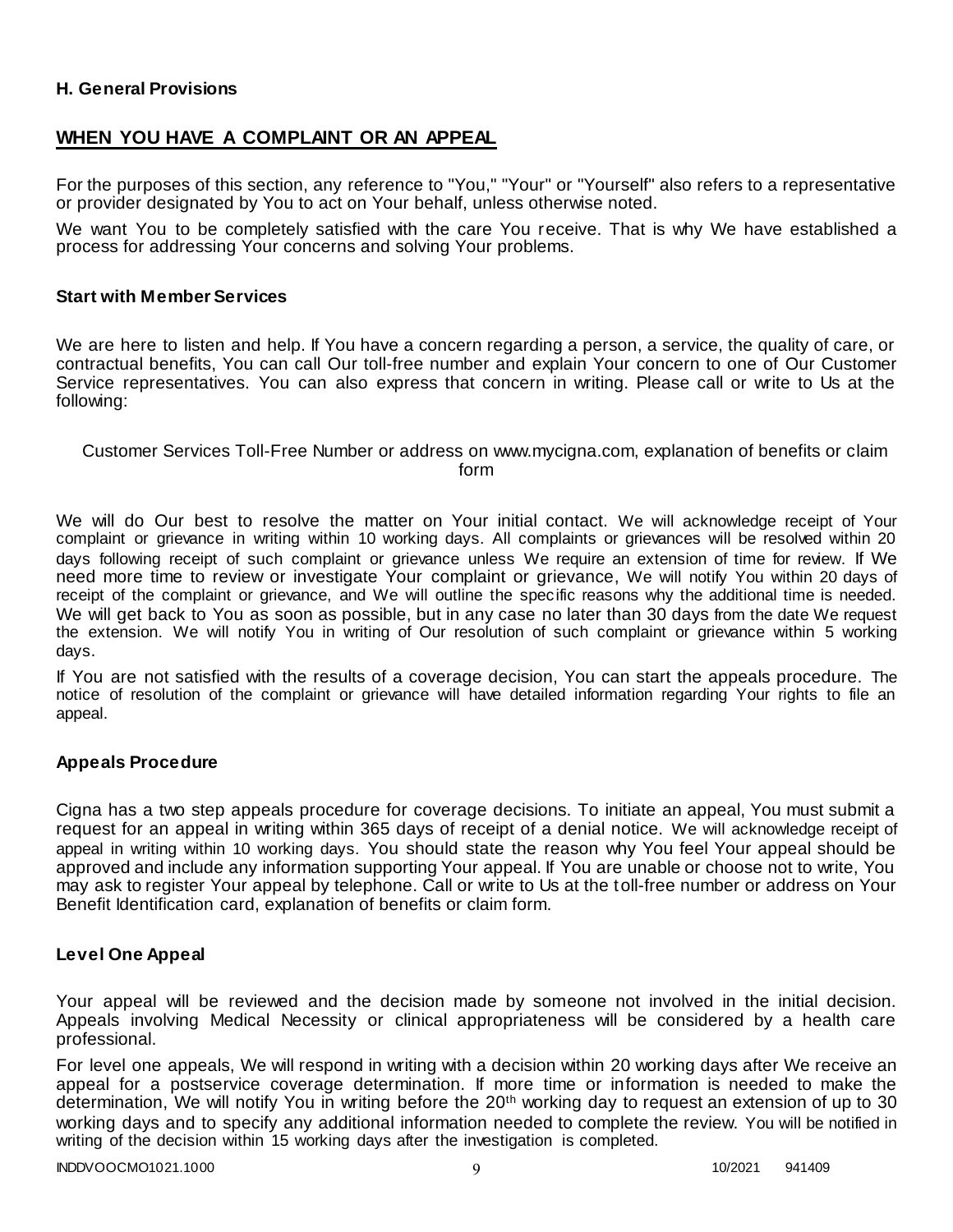If You are not satisfied with Our level-one appeal decision, You may request a level-two appeal. The written decision of the level one appeal will include a clear and specific explanation of the determination, along with Your right to file a level two appeal.

#### **Level Two Appeal**

If You are dissatisfied with Our level one appeal decision, You may request a second review. To start a level two appeal, follow the same process required for a level one appeal.

Most requests for a second review will be conducted by the Appeals Committee, which consists of at least three people. Anyone involved in the prior decision may not vote on the Committee. For appeals involving Medical Necessity or clinical appropriateness, the Committee will consult with at least two Dentist reviewers in the same or similar specialty as the care under consideration. You may present Your situation to the Committee in person or by conference call.

For level two appeals We will acknowledge in writing that We have received Your request and schedule a Committee review. For postservice claims, the Committee review will be completed within 30 calendar days. If more time or information is needed to make the determination, We will notify You in writing to request an extension of up to 15 calendar days and to specify any additional information needed by the Committee to complete the review. You will be notified in writing of the Committee's decision within five working days after the Committee meeting, and within the Committee review time frames above if the Committee does not approve the requested coverage.

If You are not satisfied with our level-two appeal decision, You may file an appeal with the Division of Consumer Affairs.

#### **You have the right to contact the Division of Consumer Affairs for assistance at any time:**

Division of Consumer Affairs Missouri Department of Commerce & Insurance P.O. Box 690 Jefferson, MO 65102-0690 Call: 1-800-726-7390

#### **Expedited Review**

An expedited review of a complaint or grievance may be requested when the standard process would seriously jeopardize the life or health of a Covered Person or would jeopardize the Covered Person's ability to regain maximum function. A request may be submitted to Us in writing. We will notify you orally within 72 hours after receiving the request for an expedited review of Our determination and will provide written notification of Our determination within 3 working days after providing You the determination orally.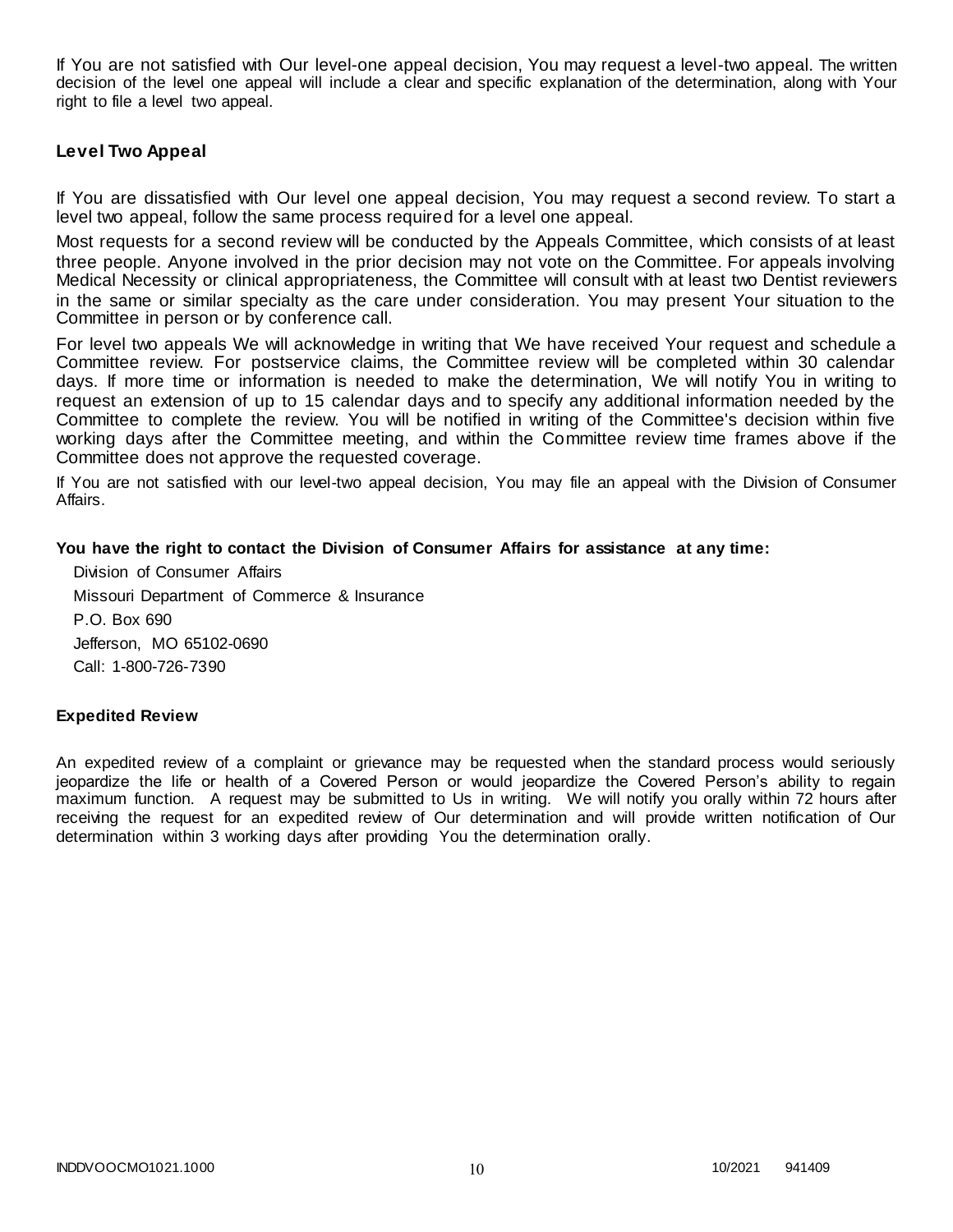## **Notice of Benefit Determination on Appeal**

Every notice of an appeal decision will be provided in writing or electronically and, if an adverse determination, will include:

- (1) the specific reason or reasons for the denial decision;
- (2) reference to the specific Policy provisions on which the decision is based;
- (3) a statement that the claimant is entitled to receive, upon request and free of charge, reasonable access to and copies of all documents, records, and other Relevant Information as defined;
- (4) upon request and free of charge, a copy of any internal rule, guideline, protocol or other similar criterion that was relied upon in making the adverse determination regarding Your appeal, and an explanation of the scientific or clinical judgment for a determination that is based on a medical necessity, experimental treatment or other similar exclusion or limit.

## **Relevant Information**

Relevant Information is any document, record, or other information which was relied upon in making the benefit determination; was submitted, considered, or generated in the course of making the benefit determination, without regard to whether such document, record, or other information was relied upon in making the benefit determination; demonstrates compliance with the administrative processes and safeguards required by federal law in making the benefit determination; or constitutes a statement of policy or guidance with respect to the plan concerning the denied treatment option or benefit or the claimant's diagnosis, without regard to whether such advice or statement was relied upon in making the benefit determination.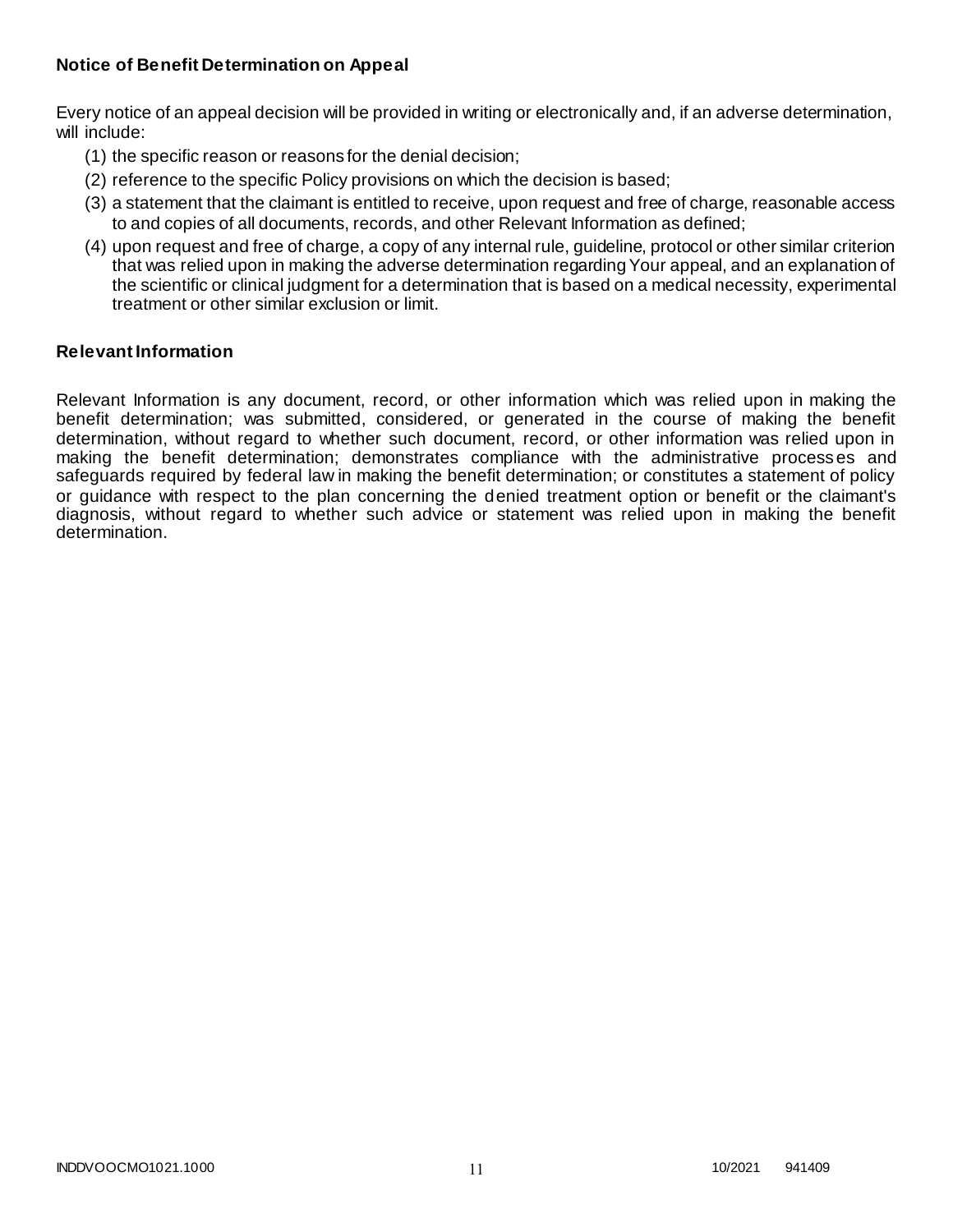# **I. Participating Dental Providers**

Cigna will provide a current list of Dentists currently participating with Cigna and their locations to each Covered Person upon request.

To verify if a Dentist is currently participating with Cigna and is accepting new Cigna Insureds, the Covered Person should visit Our website at www.mycigna.com.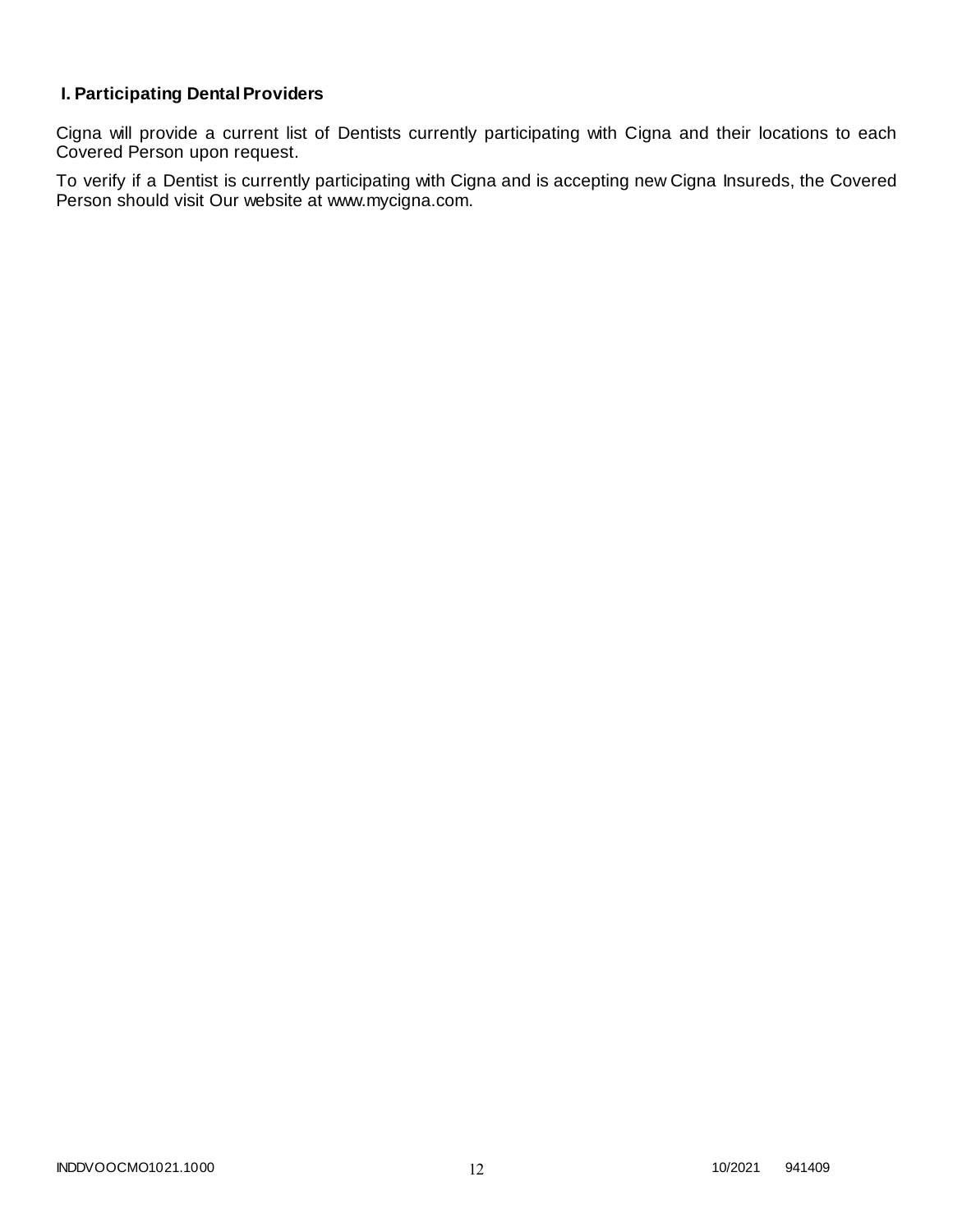## **J. Renewability, Eligibility, and Continuation**

1. The Policy will renew except for the specific events stated in the Policy. Cigna may change the premiums of the Policy with 60 days written notice to the Insured. However, Cigna will not refuse to renew or change the premium schedule for the Policy on an individual basis, but only for all Insureds in the same class and covered under the same Policy as You.

2. The individual plan is designed for residents of Missouri who are not enrolled under or covered by any other group or individual health coverage. You must notify Cigna of all changes that may affect any Covered Person's eligibility under the Policy.

3. You or Your Dependent(s) will become ineligible for coverage:

- When premiums are not paid according to the due dates and grace periods described in the premium section.
- With respect to Your Spouse, Domestic Partner, or partner to a Civil Union: when the Spouse is no longer married to the Insured or when the union is dissolved.
- With respect to You and Your Family Member(s): when You no longer meet the requirements listed in the Conditions of Eligibility section;
- The date the Policy terminates.
- When the Insured no longer lives in the Service Area.

4. If a Covered Person's eligibility under this Plan would terminate due to the Insured's death, divorce or if other Dependents would become ineligible due to age or no longer qualify as dependents for coverage under this Plan; except for the Insured's failure to pay premium, the Covered Person's insurance will be continued if the Covered Person exercising the continuation right notifies Cigna and pays the appropriate monthly premium within 60 days following the date this Policy would otherwise terminate.